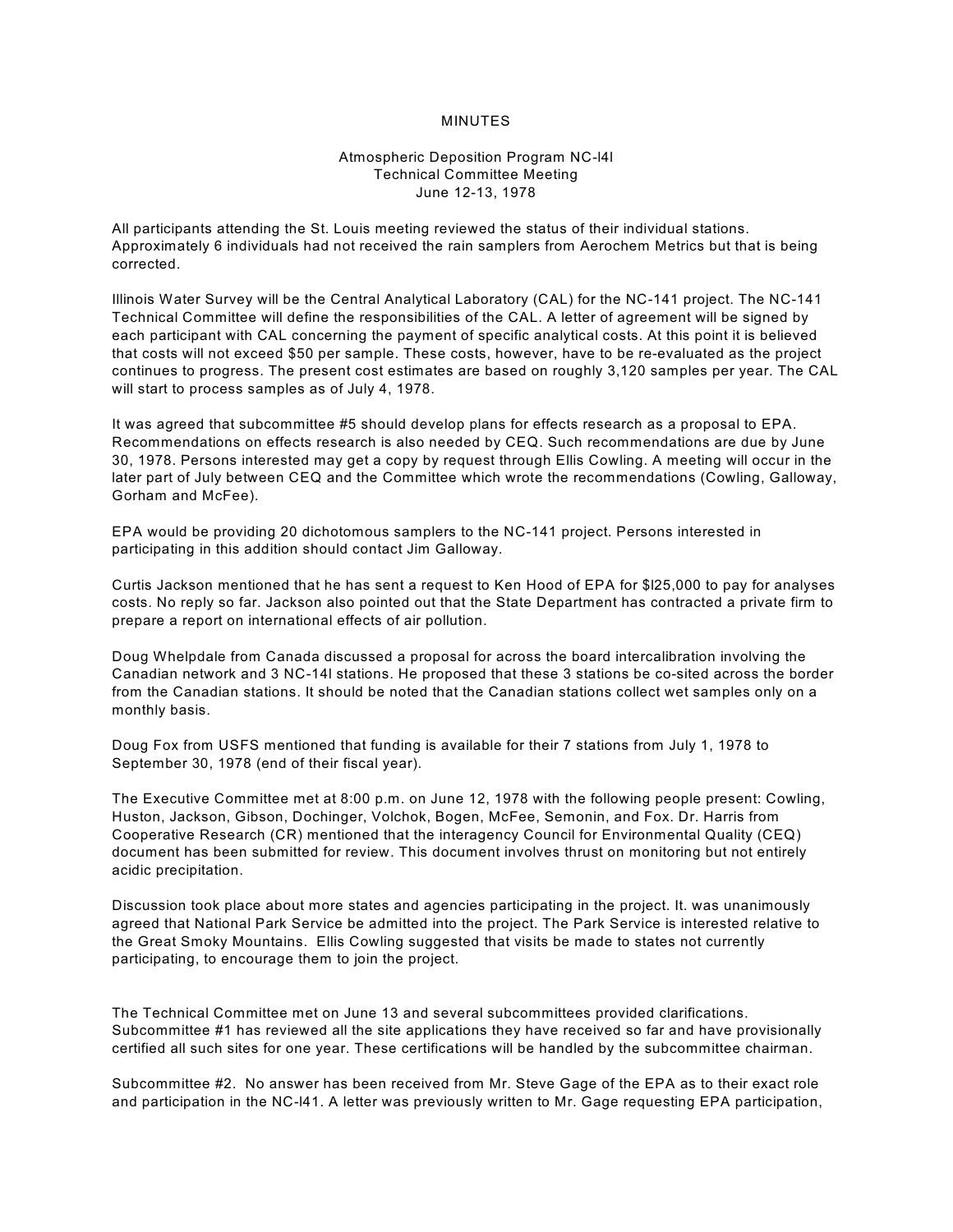particularly in the quality assurance program.

Gary Stensland who is the Director of the CAL outlined the functioning of the CAL. He pointed out that at least 6 sample containers should be maintained at each site. Jim Gibson will order this in bulk and have it delivered to CAL. CAL will bill each site for this. Six mailers will also be ordered for each site. The 6 containers will be adequate to handle the wet samples. There should be a sample from each site each week. Any deviations should be checked with the Technical Committee in writing through the project coordinator. Dry samples should be started in August with the following first Tuesdays of even months.

If there is less than 70 ml of sample, no pH or conductivity measurements should be made in the field. Sample should directly go to the CAL. All sites should have an accurate balance. Buckets weigh 1 kg. Weighing should be done to the nearest gram. A full bucket will weigh 14 kg. Ohaus triple beam balance is suggested (cost about \$200-300). Disposable pipettes and syringes should be used for taking samples for pH and conductivity measurements. Conductivity scale should be calibrated at 10 and 100 µmohs. Sequence of measurements should involve conductivity first followed by the pH. No sample shall be removed from the bucket except for these two measurements.

Doug Fox reviewed reporting procedures. There will be a quarterly report from the project coordinator. This will contain raw data per each site, temporal analysis of each parameter and some spatial mapping. Some discussion occurred on a possible publication of an annual report or monograph. This will be discussed further at the next meeting.

Subcommittee #5 could not meet due to lack of enough members at the meeting. John Skelly was contacted and he agreed to contact committee members to develop an effects proposal.

Ellis Cowling informed the Technical Committee that Jim Gibson had withdrawn his application as a candidate for the position. Cowling mentioned that insufficient future funding was guaranteed at this time for Program Development Coordinator on a full time basis. Gibson indicated he would be amiable to a contractual agreement to serve as the coordinator on a part time basis until the long term funding picture was classified. Motion was made and unanimously approved that Ellis Cowling negotiate a contractual agreement with Gibson.

Special NC-141 t-shirts are available now. Please contact Gibson for purchase of these.

It is tentatively planned that the next Technical Committee Meeting of NC-141 will be held on November 16-17, 1978, at Urbana, Illinois.

Sagar Krupa - Secretary

## MINUTES -SUBCOMMITTEE #1

Recommend to the Technical Committee that Subcommittee Chairman serve for one year, to be succeeded by the Vice Chairman. A new Vice Chairman will be elected at the "Annual Meeting" of the Technical Committee.

The "Site Selection and Certification" booklet has been found to have some ambiguities and errors. This Sub-committee will promptly correct and revise the document and submit it to the Coordinator for distribution.

All applications for Site Certification received to date have been reviewed (or will be by 6/15/78). All applications are "provisionally" certified class A, B, C or D by the Sub-committee Chairman, based primarily upon the submitted questionnaire and supporting documentation. Where necessary the Chairman will contact the applicant to clarify questions and may also call upon other Sub-committee expertise to examine suitability of specific technical requirements (e.g., pH meters, etc.).